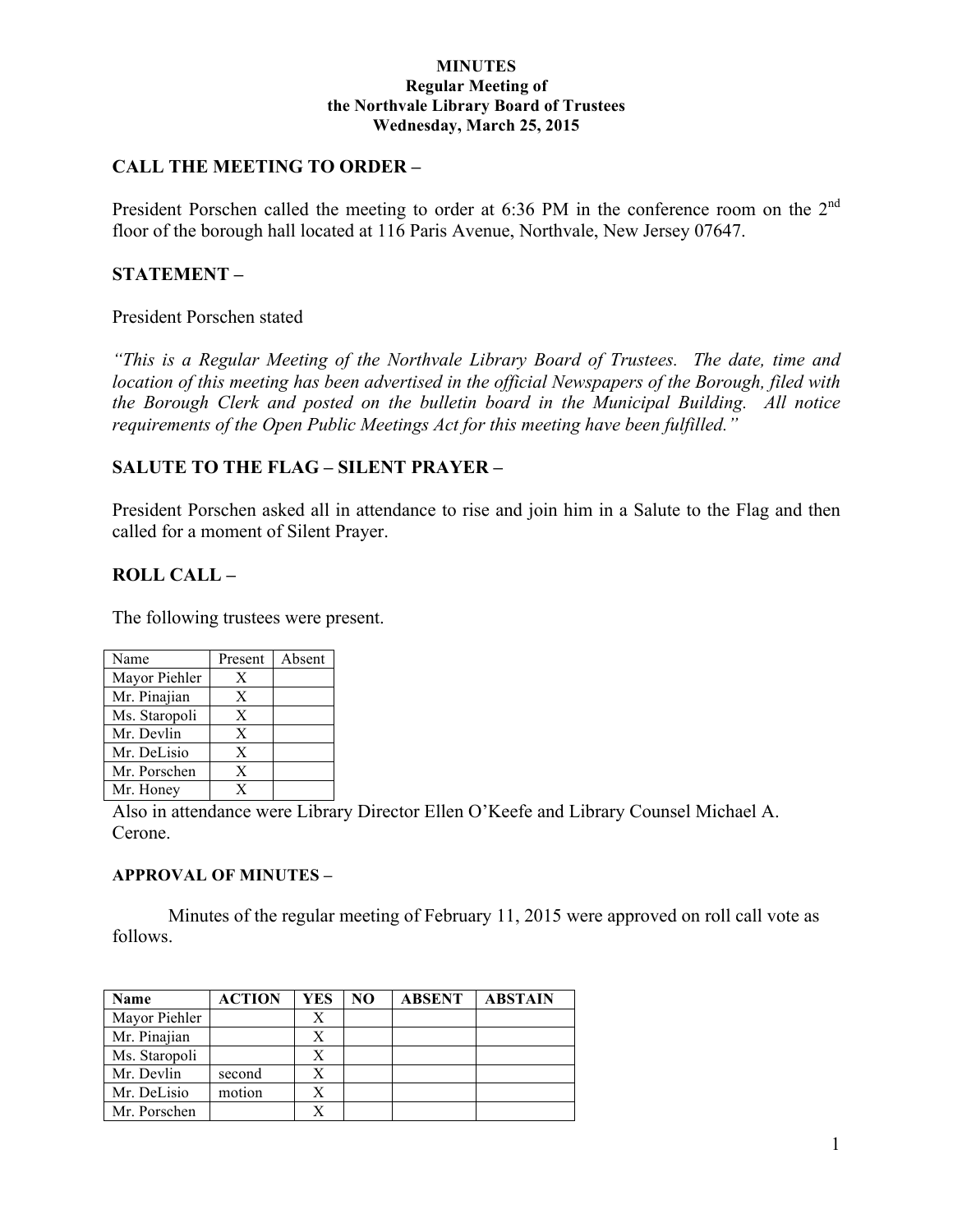| 1111.110115 |  |  |  |
|-------------|--|--|--|
|             |  |  |  |

Minutes of the special meeting of March11, 2015 were approved on roll call vote as follows.

| Name          | <b>ACTION</b> | YES | NO | <b>ABSENT</b> | <b>ABSTAIN</b> |
|---------------|---------------|-----|----|---------------|----------------|
| Mayor Piehler |               | X   |    |               |                |
| Mr. Pinajian  | second        |     |    |               |                |
| Ms. Staropoli |               | Х   |    |               |                |
| Mr. Devlin    |               | Х   |    |               |                |
| Mr. DeLisio   | motion        | Х   |    |               |                |
| Mr. Porschen  |               | X   |    |               |                |
| Mr. Honey     |               | X   |    |               |                |

## **GENERAL DISCUSSION –**

Introduced Michael A. Cerone, Jr. -Attorney

Introduced Ellen O'Keefe – who gave an update on the organization of the library. She attended a system council on Thursday, March  $19<sup>th</sup>$  where she was introduced to the new Director of BCCLS, Marie Coughlin. She discussed some of the interviewing and potential staff for the opening of the library. To reopen, she said we need to link all of the existing library materials which is estimated to be about 30,000 items. It could take a month to link everything. BCCLS doesn't want us to "Go Live" until approximately 2/3 of our collection is linked. She also discussed possible library cards and vendors.

The director is also going to contact BCCLS and obtain a domain for our future website.

The attorney discussed the process of purchase orders. The director can order through the borough under a sub account. When it gets billed to the borough, they will send us the bill. The director will contact the finance dept.

The director was invited to attend the budget meeting for the town on Monday night. The library may need to hire a handyman to do small jobs. The maximum amount would be \$2625 per

job.

Judith Helman, the director of Harrington Park Library spoke. They have a similar size library with similar funding. Their town does the payroll and cuts them a check for anything left over. They have eleven employees in total. Besides the director, they have one other fulltime librarian. Their full time librarian works 28 hours a week and receives health benefits. They have a book keeper that works 12.5 hours at \$18 per hour. They usually have two staff members plus the director at all times. She handed out a copy of their budget. She shared that once a month they do a nice craft project which costs about \$200.

Mr. Devlin had gotten two bids for an electrician and stated that we should be able to get the electric done by the weekend.

## **Acknowledgements: Thanks to**

**Mr. Pete Sotiropoulos for helping us plan for the moving of the bookshelves The Northvale Boy Scouts for helping us move the bookshelves and the books The Friends of the Library for helping us clean out the non-fiction room Miele for donating a dumpster**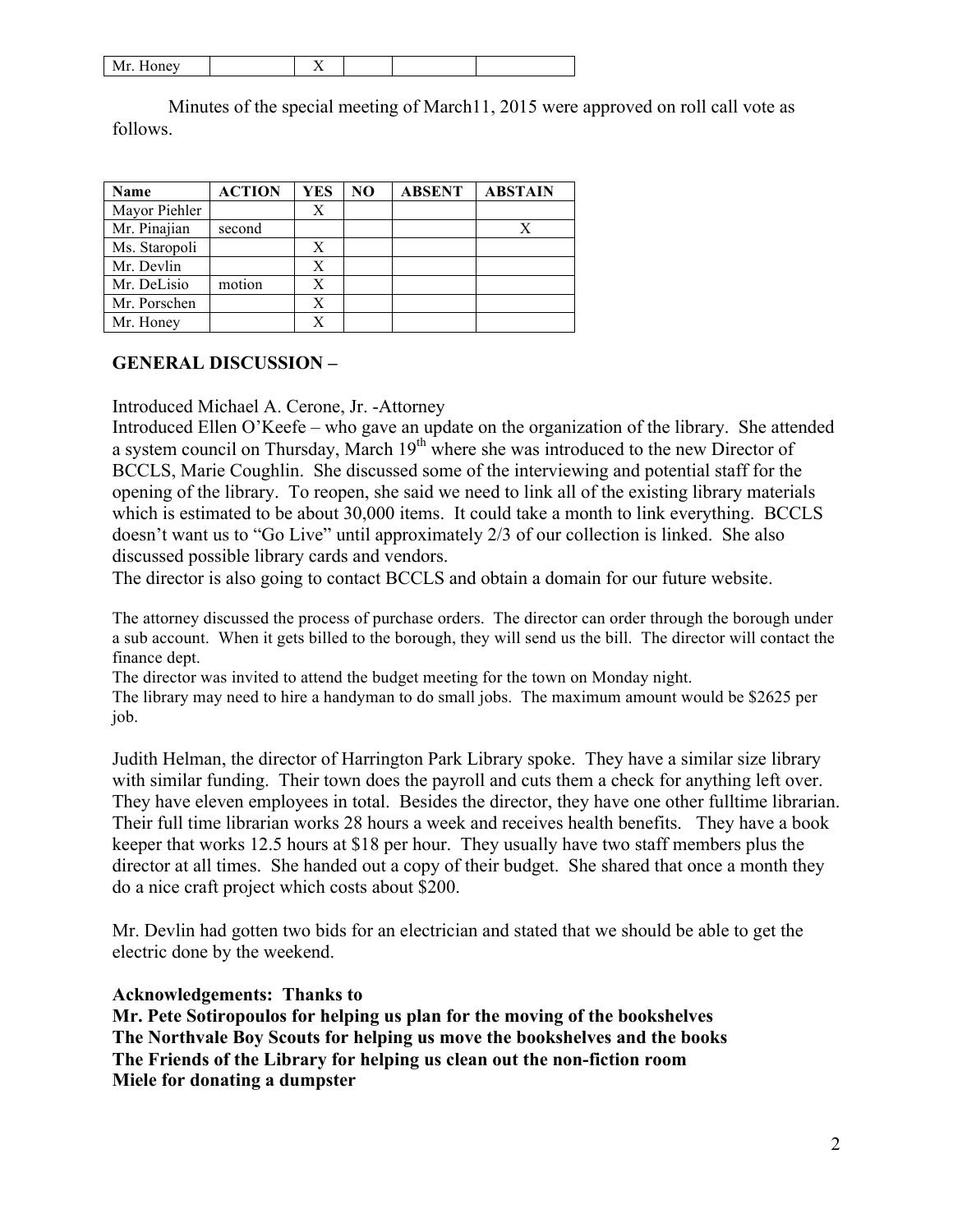### **Alex Brands toy company for donating office furniture including three desks, cabinets, room dividers, file cabinet, book shelves**

Director O'Keefe recommended that the Library be open the following hours

Mon 10-6 Tues 10-8 Wed 10-6 Thurs 10-8 Fri 10-5 Sat 10-1 Total 45 hours

Resolved that the Library's hours of operation be as follows:

Mon 10-6 Tues 10-8 Wed 10-6 Thurs 10-8 Fri 10-5 Sat 10-1 Total 45 hours

The resolution was adopted on roll call vote as follows:

| Name          | <b>ACTION</b> | YES | NO | <b>ABSENT</b> | <b>ABSTAIN</b> |
|---------------|---------------|-----|----|---------------|----------------|
| Mayor Piehler | second        | X   |    |               |                |
| Mr. Pinajian  |               | Х   |    |               |                |
| Ms. Staropoli |               | X   |    |               |                |
| Mr. Devlin    |               | Х   |    |               |                |
| Mr. DeLisio   |               | Χ   |    |               |                |
| Mr. Porschen  | motion        | X   |    |               |                |
| Mr. Honey     |               | X   |    |               |                |

Resolved that the Library will be closed on the following holidays:

Memorial Day, Mon, May 25, 2015 July  $3^{\text{rd}}$  and July  $4^{\text{th}}$ Labor Day, Mon Sept 7, 2015 Thanksgiving day, early closing on Wed 1:00 (11/25), closed on Thursday (11/26) Christmas Eve Christmas Day New Years Eve

New Years Day Presidents Day Good Friday

The resolution was adopted on roll call vote as follows: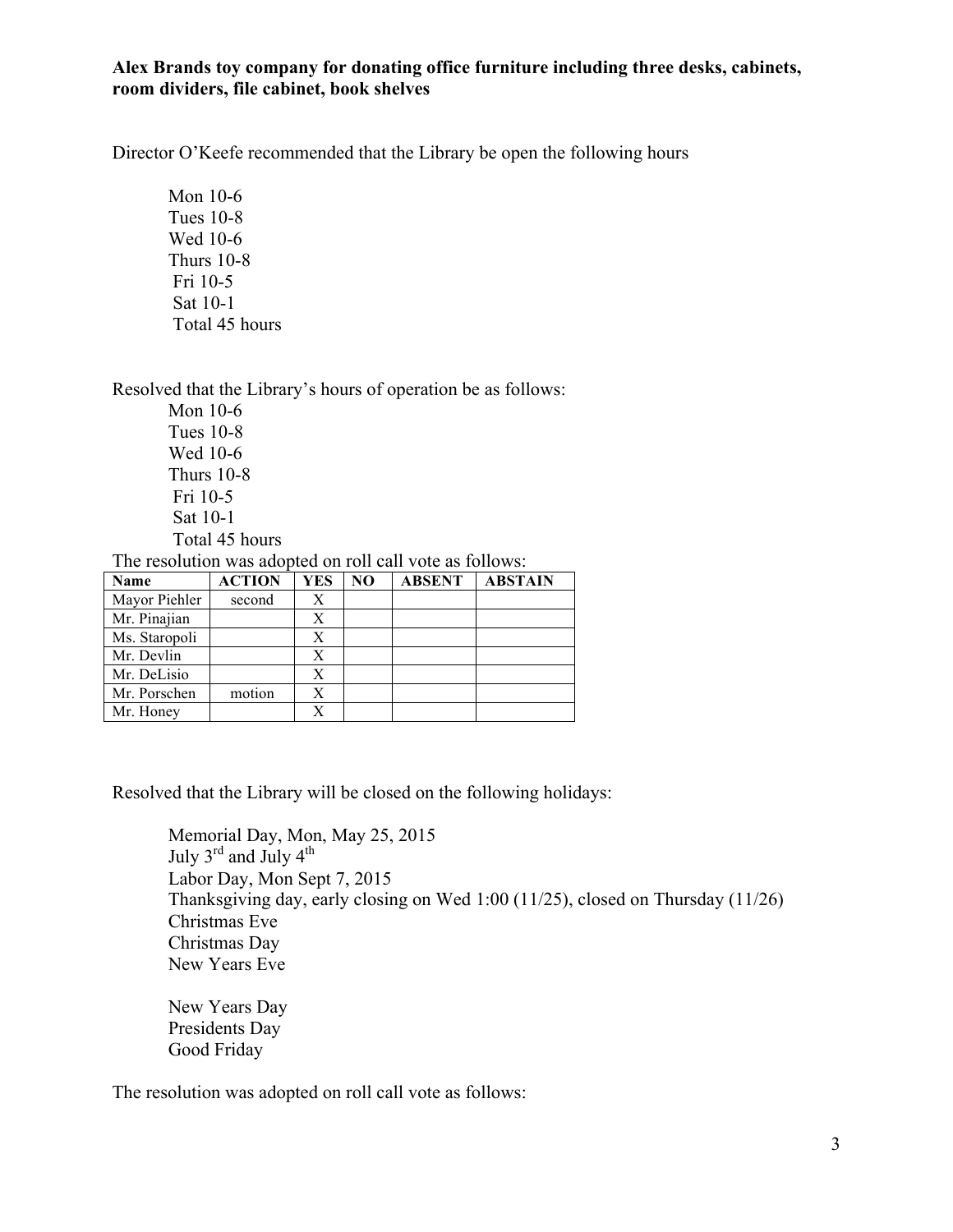| Name          | <b>ACTION</b> | YES | NO | <b>ABSENT</b> | <b>ABSTAIN</b> |
|---------------|---------------|-----|----|---------------|----------------|
| Mayor Piehler |               | Х   |    |               |                |
| Mr. Pinajian  |               | Х   |    |               |                |
| Ms. Staropoli |               | Х   |    |               |                |
| Mr. Devlin    | second        | Х   |    |               |                |
| Mr. DeLisio   | motion        | X   |    |               |                |
| Mr. Porschen  |               | Х   |    |               |                |
| Mr. Honey     |               | X   |    |               |                |

Resolved to order 2500 short pak (card and keytag) library cards from Vanguard at a cost of \$1125 with the director and personnel committee authorized to choose a picture**.**

The resolution was adopted on roll call vote as follows:

| Name          | <b>ACTION</b> | YES | N <sub>O</sub> | <b>ABSENT</b> | <b>ABSTAIN</b> |
|---------------|---------------|-----|----------------|---------------|----------------|
| Mayor Piehler |               | Х   |                |               |                |
| Mr. Pinajian  |               | X   |                |               |                |
| Ms. Staropoli | motion        | Χ   |                |               |                |
| Mr. Devlin    | second        | Х   |                |               |                |
| Mr. DeLisio   |               | X   |                |               |                |
| Mr. Porschen  |               | Х   |                |               |                |
| Mr. Honey     |               | X   |                |               |                |

Resolved that the Director is authorized to hire K&N electric to do electric work required for installation of BCCLS computers at a cost of \$2100

The resolution was adopted on roll call vote as follows:

| Name          | <b>ACTION</b> | YES | N <sub>O</sub> | <b>ABSENT</b> | <b>ABSTAIN</b> |
|---------------|---------------|-----|----------------|---------------|----------------|
| Mayor Piehler |               | X   |                |               |                |
| Mr. Pinajian  |               | X   |                |               |                |
| Ms. Staropoli | motion        | Χ   |                |               |                |
| Mr. Devlin    |               | Х   |                |               |                |
| Mr. DeLisio   |               | X   |                |               |                |
| Mr. Porschen  | second        | Х   |                |               |                |
| Mr. Honey     |               | Y   |                |               |                |

The board, upon the following roll call vote, resolved to go into executive session at 7:51 pm to discuss personnel issues

| Name          | <b>ACTION</b> | <b>YES</b> | N <sub>O</sub> | <b>ABSENT</b> | <b>ABSTAIN</b> |
|---------------|---------------|------------|----------------|---------------|----------------|
| Mayor Piehler | second        | Х          |                |               |                |
| Mr. Pinajian  |               | Х          |                |               |                |
| Ms. Staropoli | motion        | Х          |                |               |                |
| Mr. Devlin    |               | X          |                |               |                |
| Mr. DeLisio   |               | X          |                |               |                |
| Mr. Porschen  |               | Х          |                |               |                |
| Mr. Honey     |               | X          |                |               |                |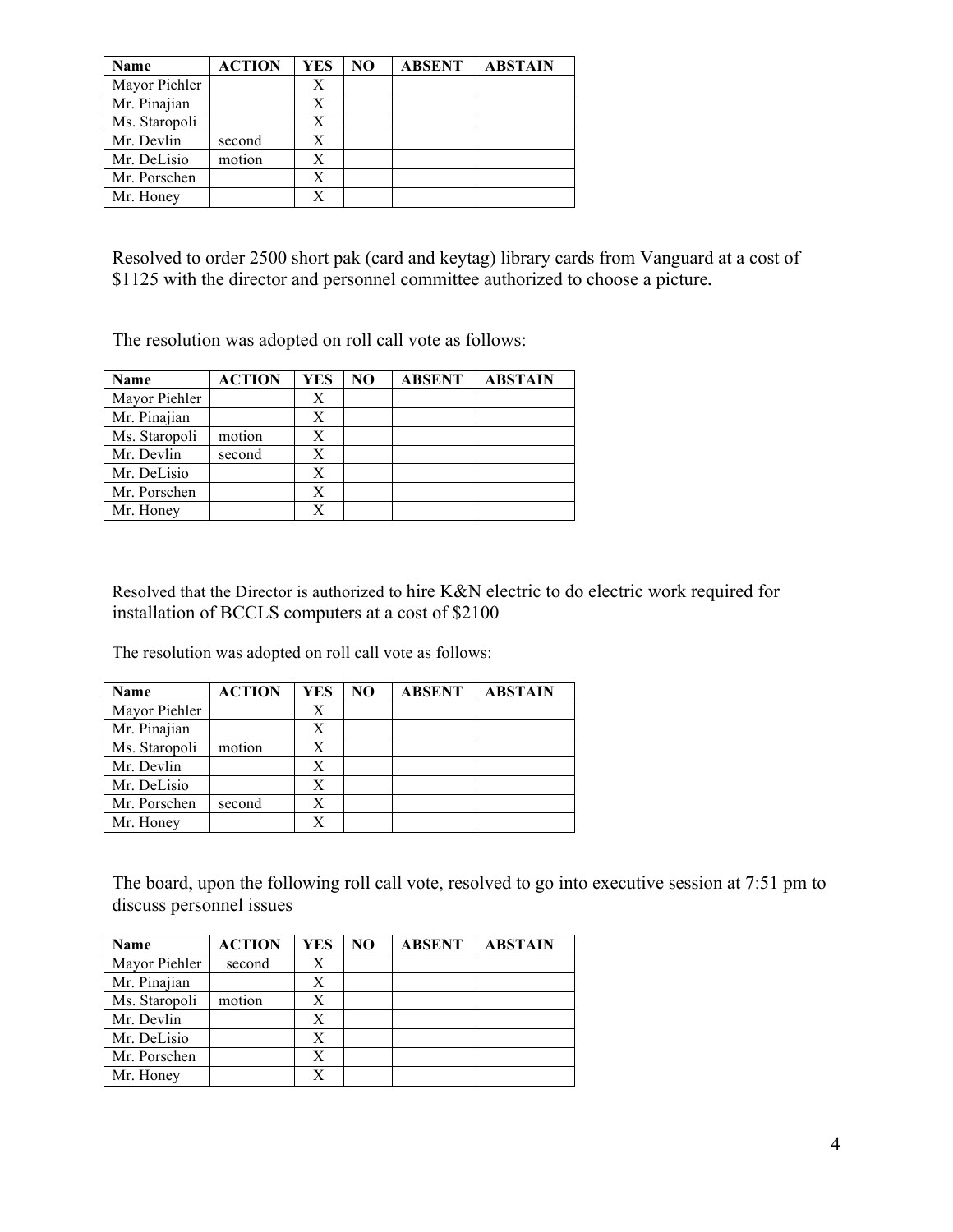The board resumed the public meeting at 8:21 pm with the same trustees present. No action was taken by the board in executive session.

### **HEARING OF THE PUBLIC –**

President Porschen opened the meeting to the public at 8:21 PM

#### **Public Comment**

No one addressed the board and President Proschen declared the public comment portion of the meeting closed.–

Resolved to hire Marisa Ann Hall as full time YOUTH SERVICES LIBRARIAN at an annual salary of \$38,000 plus benefits with her salary to be increased to \$40,000 upon her completion of her NJPL certification.

The resolution was adopted on roll call vote as follows:

| ame           | <b>ACTION</b> | YES | NO | <b>ABSENT</b> | <b>ABSTAIN</b> |
|---------------|---------------|-----|----|---------------|----------------|
| Mayor Piehler |               | Х   |    |               |                |
| Mr. Pinajian  |               | Х   |    |               |                |
| Ms. Staropoli | second        | X   |    |               |                |
| Mr. Devlin    |               | X   |    |               |                |
| Mr. DeLisio   |               | Х   |    |               |                |
| Mr. Porschen  | motion        | Х   |    |               |                |
| Mr. Honey     |               | X   |    |               |                |

Resolved that the director is authorized to hire professional linkers, with a budget not to exceed \$11,000 to link the existing material and any new material necessary to open the library.

The resolution was adopted on roll call vote as follows:

| Name          | <b>ACTION</b> | YES | NO. | <b>ABSENT</b> | <b>ABSTAIN</b> |
|---------------|---------------|-----|-----|---------------|----------------|
| Mayor Piehler | second        | Х   |     |               |                |
| Mr. Pinajian  |               | Х   |     |               |                |
| Ms. Staropoli | motion        | Х   |     |               |                |
| Mr. Devlin    |               | Х   |     |               |                |
| Mr. DeLisio   |               | X   |     |               |                |
| Mr. Porschen  |               | Х   |     |               |                |
| Mr. Honey     |               | X   |     |               |                |

Resolved that the director and the personnel committee are authorized to hire additional part time help up to a total of 45 part time hours at an hourly rate not to exceed \$14.00

The resolution was adopted on roll call vote as follows:

| <b>Name</b><br><b>ACTION</b> | <b>I</b> YES I NO |  | <b>ABSENT ABSTAIN</b> |  |
|------------------------------|-------------------|--|-----------------------|--|
|------------------------------|-------------------|--|-----------------------|--|